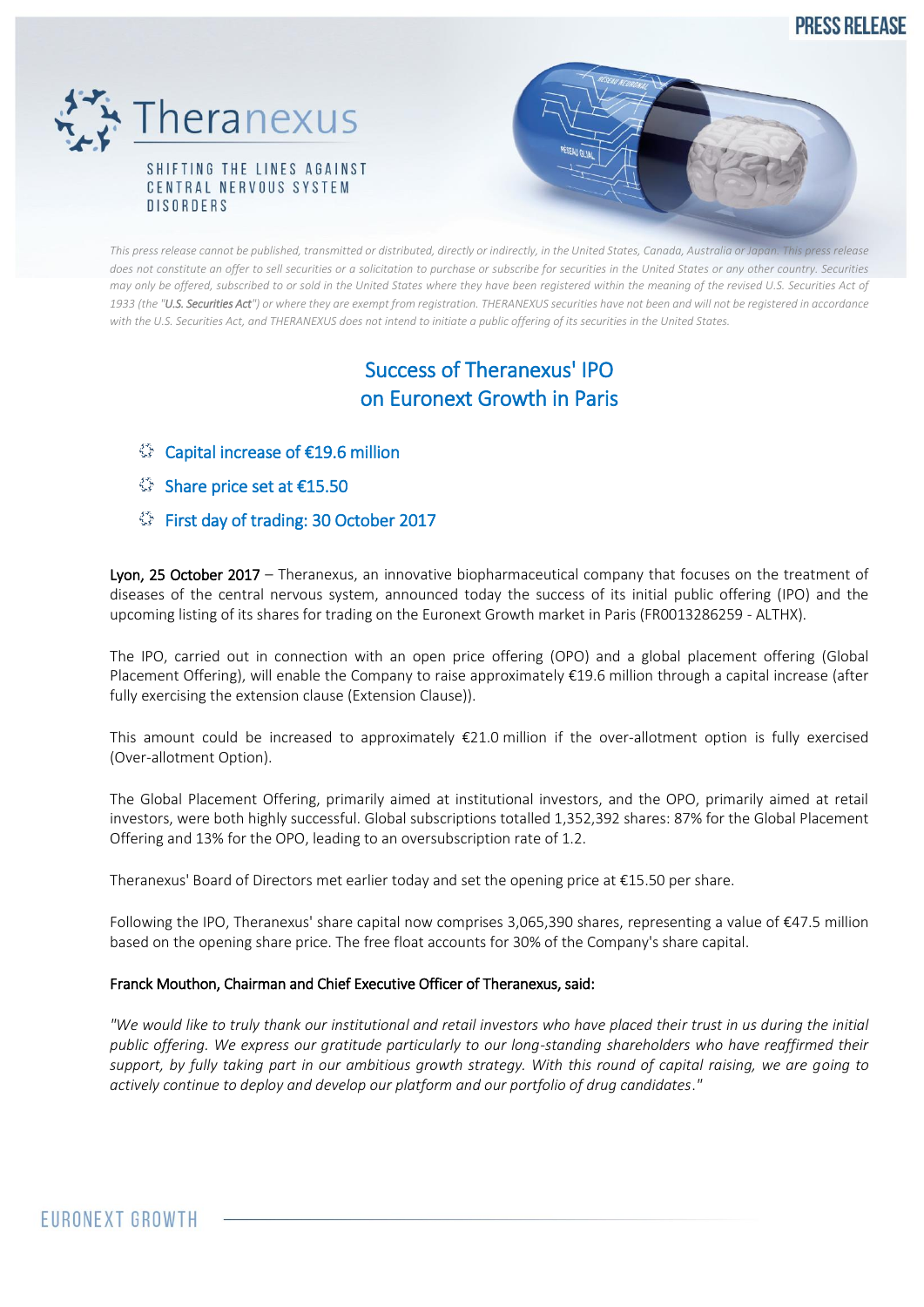

#### ABOUT THERANEXUS

Created in 2013, THERANEXUS is a biopharmaceutical company spun off from the CEA that develops drug candidates to be used in the treatment of central nervous system (CNS) disorders. THERANEXUS has identified the major role that non-neuronal cells (or "glial cells") play in the way in which neurons respond to current CNS drugs (that only target neurons). The company creates and develops the first-ever drugs to simultaneously act on these two populations in the brain. THERANEXUS' unique, patented technology is aimed at increasing the efficacy of CNS drugs that have already been approved and are available on the market by combining them with a glial cell modulator. This strategy of combining repositioned drugs enables the company to drastically reduce the development period and development costs, while considerably increasing the likelihood of its drugs' market entry.

Proprietary, scalable and versatile, the THERANEXUS platform is used to generate high value-added proprietary drug candidates for different disorders.

THERANEXUS is supported by institutional investors (CEA Investissement, Auriga Partners, Sofimac Partners, Kreaxi).

To find out more, visit: [www.theranexus-bourse.com](http://www.theranexus-bourse.com/)

### **THERANEXUS**

Thierry Lambert Chief Administrative and Financial Officer [investisseurs@theranexus.fr](mailto:investisseurs@theranexus.fr) 

### FP2COM

Florence Portejoie Corporate Press Relations +33 (0)6 07 76 82 83 [fportejoie@fp2com.fr](mailto:fportejoie@fp2com.fr)

ACTUS finance & communication Théo Martin Investor Relations +33 (0)1 53 67 36 75 [tmartin@actus.fr](mailto:tmartin@actus.fr)

#### ACTUS finance & communication Caroline Lesage Investor Relations +33 (0)1 53 67 36 79 [clesage@actus.fr](mailto:clesage@actus.fr)

 ACTUS finance & communication Alexandra Prisa Economic and Financial Press Relations +33 (0)1 53 67 36 90 [aprisa@actus.fr](mailto:aprisa@actus.fr)